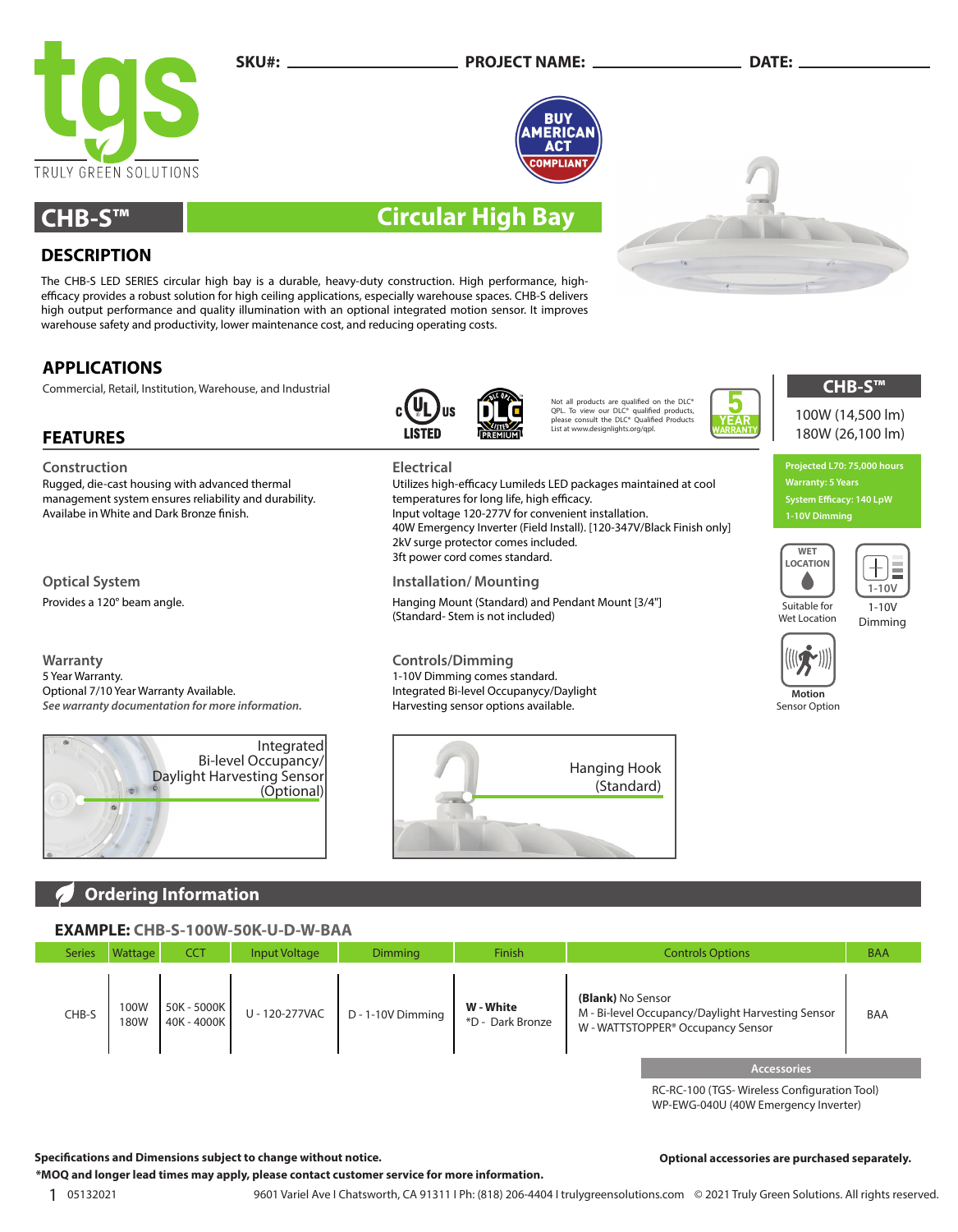# **CHB-S™ Circular High Bay**

## **Performance Information**

| <b>Input Voltage</b>    | 120-277VAC                |
|-------------------------|---------------------------|
| <b>Input Frequency</b>  | 50/60Hz                   |
| Wattage                 | See Performance Table     |
| <b>Delivered Lumens</b> | See Performance Table     |
| <b>Efficacy</b>         | See Performance Table     |
| <b>CRI</b>              | >70                       |
| <b>Available CCT</b>    | 4000K, 5000K              |
| <b>Projected L70</b>    | 75,000+ hours             |
| <b>Power Factor</b>     | >0.9                      |
| <b>THD</b>              | $< 20\%$                  |
| <b>Dimming</b>          | $1 - 10V$                 |
| <b>Operating Temp.</b>  | $-40° - 131°$ F           |
| <b>IP Rating</b>        | Suitable for wet location |

## **Photometric Data**



## **Performance Table**

|                          |                | 5000K                              |                           |  |
|--------------------------|----------------|------------------------------------|---------------------------|--|
| <b>SKU</b>               | Wattage<br>(W) | <b>Delivered</b><br>Lumens<br>(lm) | <b>Efficacy</b><br>(lm/W) |  |
| CHB-S-100W-50K-U-D-W-BAA | 100            | 14500                              | 145                       |  |
| CHB-S-180W-50K-U-D-W-BAA | 180            | 25500                              | 140                       |  |

**100W/180W**

## **Product Dimensions**





100W Weight: 8 lbs. 180W Weight: 9 lbs.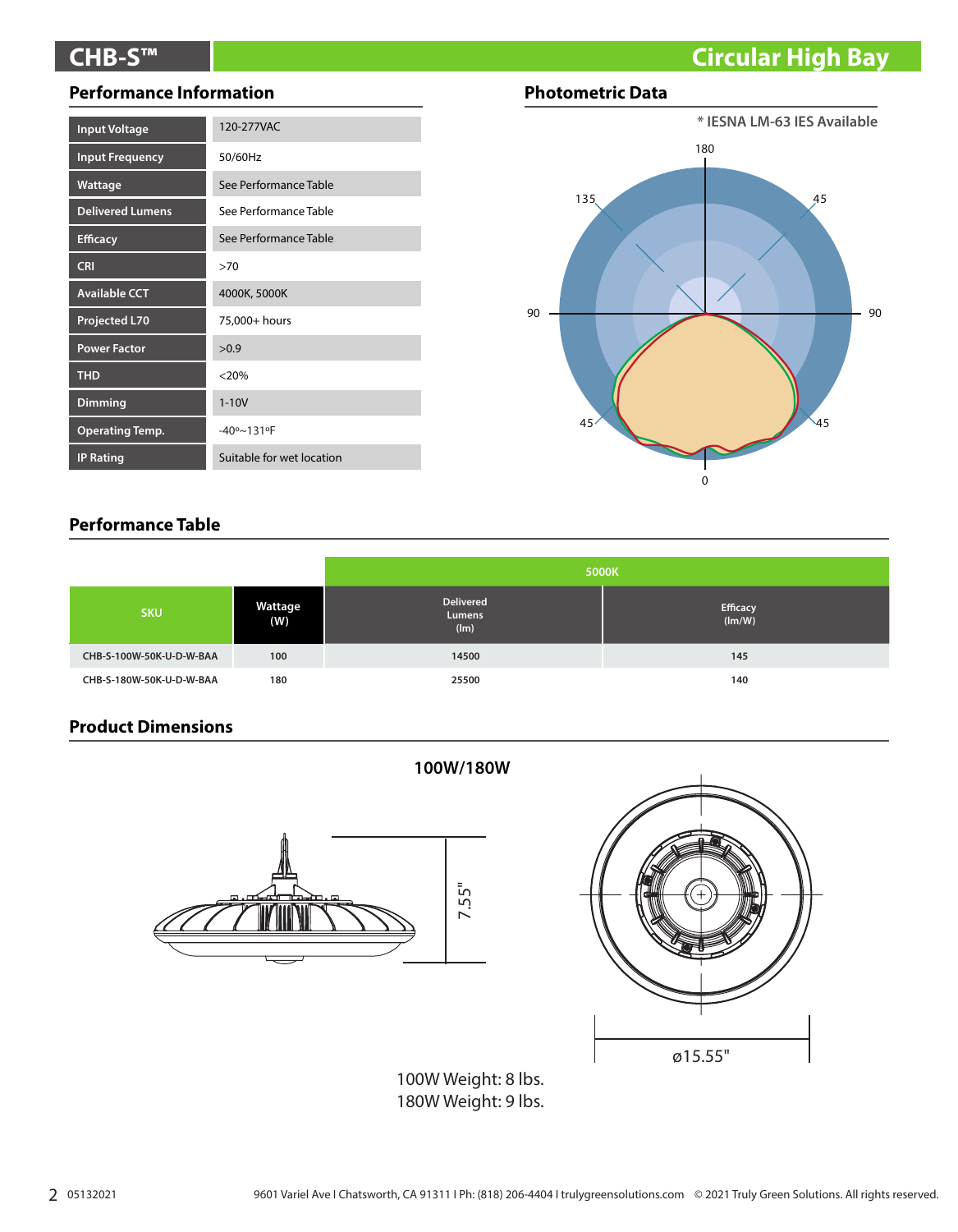# **CHB-S™ Circular High Bay**

## **Mounting and Controls Options**



Hang Hook (Standard) [HM]



Pendant Mount (Stem is not included) [PM]



Bi-level Occupancy/ Daylight Harvesting Sensor [M]



WATTSTOPPER® Occupancy Motion Sensor (FSP-311) [W]



TGS- Wireless Configuration Tool (Sold Separately) [RC-RC-100]



40W Emergency Inverter (Field Install) (120-347VAC/In Black Only) [WP-EWG-040U]

## **Control Pre-Commissioning**

#### **Default settings are indicated by \***

| High-End Trim/ | <b>Sensitivity</b> | <b>Time Delay</b> | Daylight               | <b>Stand-by Light</b> | <b>Stand-by</b>     |
|----------------|--------------------|-------------------|------------------------|-----------------------|---------------------|
| Tuning         | Range              |                   | <b>Harvesting</b>      | <b>Level Setting</b>  | <b>Time Setting</b> |
| 70%            | 20%                | 10s               | *Light sensor disabled | 0%                    | $\infty$            |
| 80%            | 50%                | 1 <sub>min</sub>  | 1 FC (10 lux)          | *10%                  | 1min                |
| 90%            | 75%                | $*10$ min         | 3 FC (30 lux)          | 30%                   | 30 <sub>min</sub>   |
| *100%          | *100%              | 15 <sub>min</sub> | 5 FC (50 lux)          | 50%                   | $*60$ min           |

#### **High-End Trim/Tuning:**

Setting that determines the maximum lumen output through high-end trim tuning, can be reduced by up to 30 percent.

#### **Sensitivity Range:**

Setting that determines the sensitivity range of the motion sensor when the daylight sensor is disabled.

#### **Time Delay:**

The light can be set to stay ON for any period of time between approx. 10 sec. to a maximum of 60 min. Any movement detected before this time elapse will re-start the timer.

#### **Daylight Harvesting:**

The chosen light response threshold can be disabled or respond when photocell detects foot candle levels 1-5 FC

### **Stand-by Light Level:**

Setting determines how much lumen output is dimmed down to when no motion is detected.

#### **Stand-by Time:**

Setting determines how long after stand-by light level occurs the light will shut off. Up to 60 minutes.